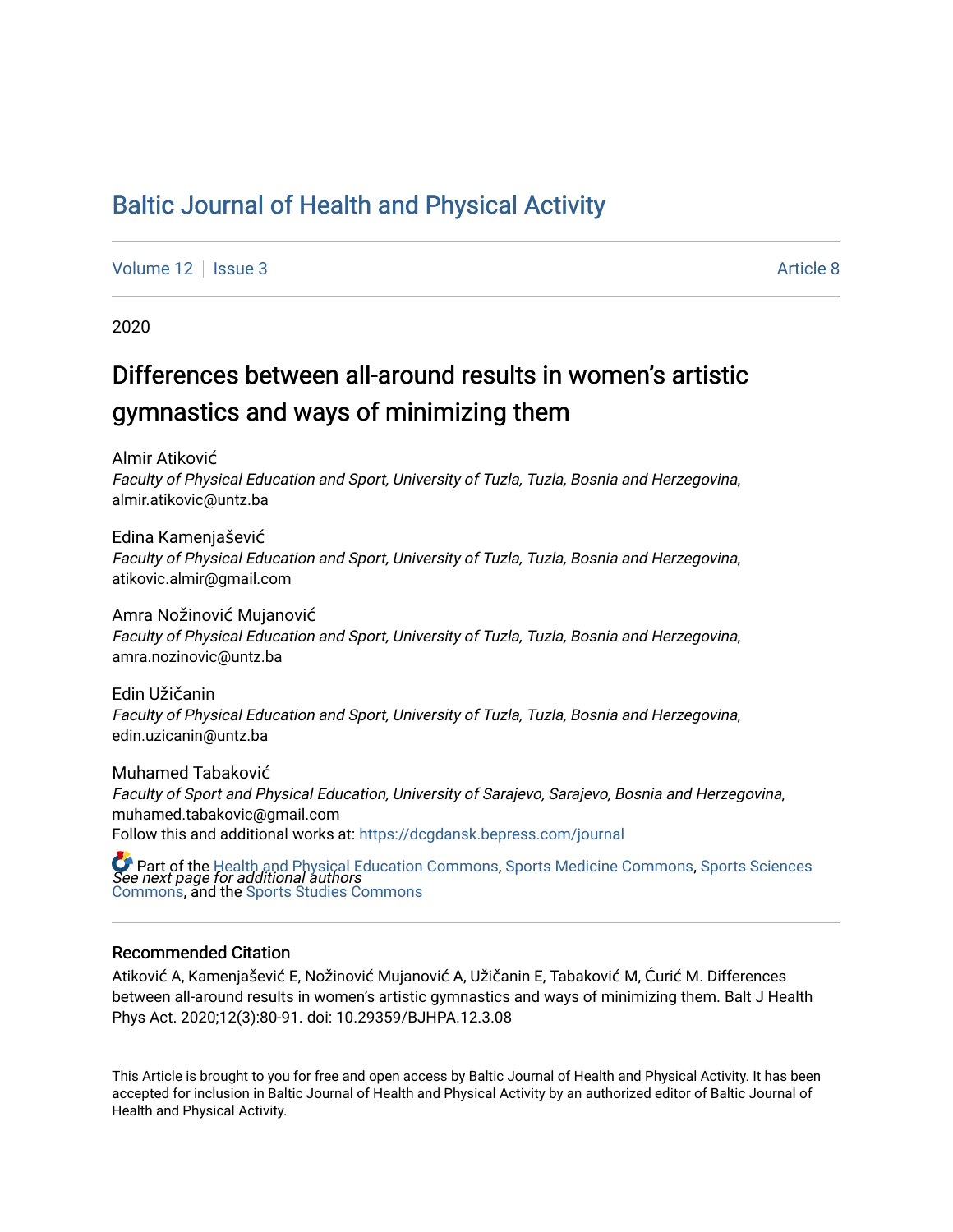# Differences between all-around results in women's artistic gymnastics and ways of minimizing them

#### Authors

Almir Atiković, Edina Kamenjašević, Amra Nožinović Mujanović, Edin Užičanin, Muhamed Tabaković, and Mijo Ćurić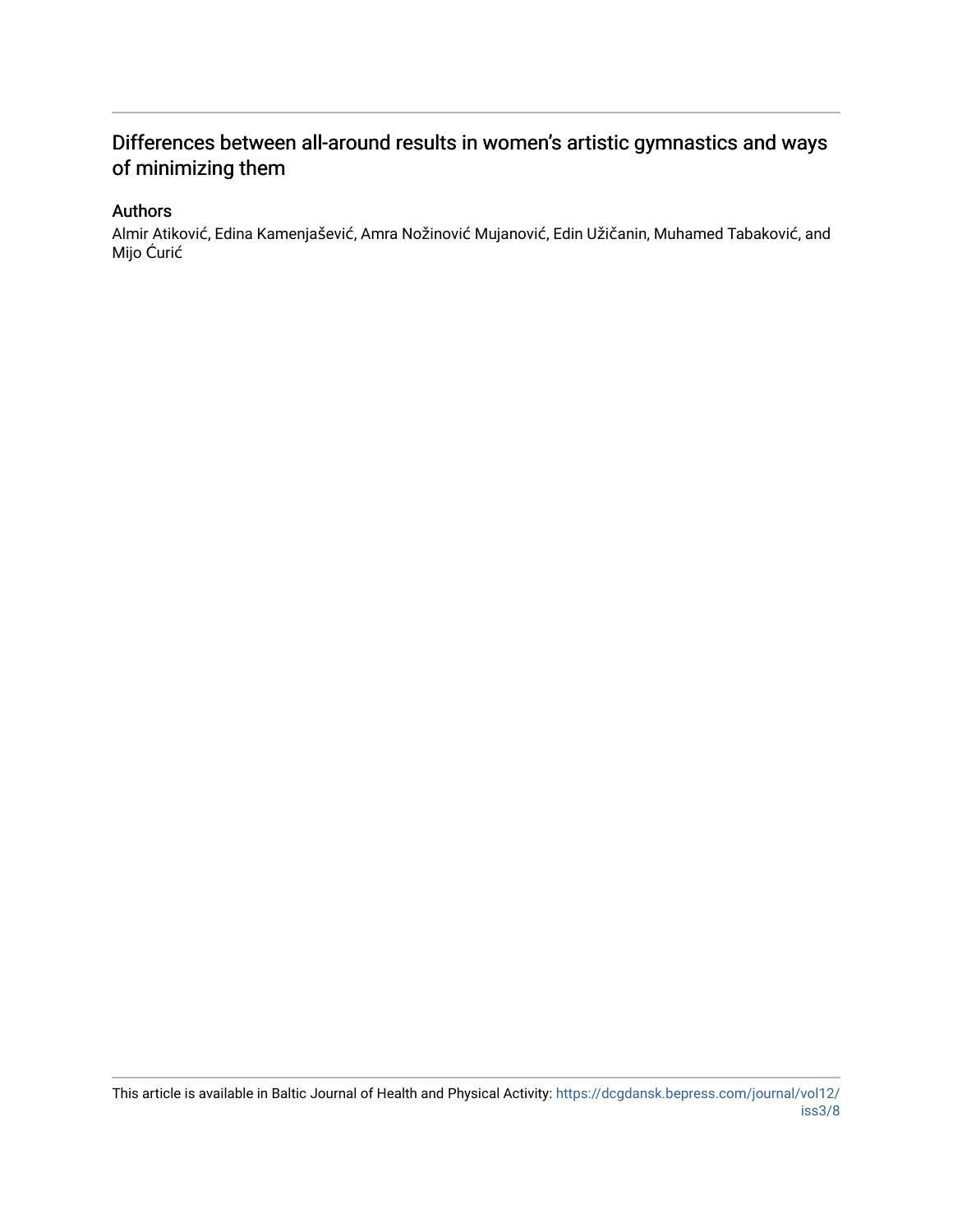# **Differences between all-around results in women's artistic gymnastics and ways of minimizing them**

**Almir Atiković1 ABCDEFG, Edina Kamenjašević1 ABCDEFG, Amra Nožinović Mujanović1 DEF, Edin Užičanin1 BC, Muhamed Tabaković2 CDF, Mijo Ćurić3 BC**

- 1 Faculty of Physical Education and Sport, University of Tuzla, Tuzla, Bosnia and Herzegovina
- 2 Faculty of Sport and Physical Education, University of Sarajevo, Sarajevo, Bosnia and Herzegovina
- <sup>3</sup> Faculty of Education Kinesiology, Josip Juraj Strossmayer University of Osijek, Osijek, Croatia

| abstract                     |                                                                                                                                                                                                                                                                                                                                                                                                        |  |  |  |  |  |  |  |
|------------------------------|--------------------------------------------------------------------------------------------------------------------------------------------------------------------------------------------------------------------------------------------------------------------------------------------------------------------------------------------------------------------------------------------------------|--|--|--|--|--|--|--|
| <b>Background:</b>           | In the present study, the main goal was to establish whether the disciplines are equal and should<br>the Code of Points (COP) women's artistic gymnastics be revised in terms of point standardization on<br>apparatus.                                                                                                                                                                                |  |  |  |  |  |  |  |
| <b>Material and methods:</b> | The sample included all-around senior female gymnasts who participated in the qualification (C-I)<br>competitions at World Championships held in 2009-2019.                                                                                                                                                                                                                                            |  |  |  |  |  |  |  |
| Results:                     | The biggest differences are even two points between the two apparatus vault and balance beam. Vault<br>compared to other apparatus is different for 1.559 points. Presentation of correlations between each<br>apparatus the evidence that nothing has changed significantly in recent years, whereas correlations of the<br>difficulty values of elements are extremely high between the present COP. |  |  |  |  |  |  |  |
| Conclusions:                 | With this analysis, we have found that the results achieved at the vault and other apparatus were<br>significantly different in terms of success in all-around competition.                                                                                                                                                                                                                            |  |  |  |  |  |  |  |
|                              | <b>Key words:</b> women's artistic gymnastics, judging, Code of Points (FIG), correlation analysis, competitive<br>performance, modeling.                                                                                                                                                                                                                                                              |  |  |  |  |  |  |  |

#### **article details**

|                               | Article statistics: Word count: 4,479; Tables: 4; Figures: 2; References: 43                                                                                                                                                                                                                                                                                                                                                                                                                                                                                                                                                                                                                                                                                                                                                                                  |  |  |  |  |  |
|-------------------------------|---------------------------------------------------------------------------------------------------------------------------------------------------------------------------------------------------------------------------------------------------------------------------------------------------------------------------------------------------------------------------------------------------------------------------------------------------------------------------------------------------------------------------------------------------------------------------------------------------------------------------------------------------------------------------------------------------------------------------------------------------------------------------------------------------------------------------------------------------------------|--|--|--|--|--|
|                               | Received: December 2019; Accepted: March 2020; Published: September 2020                                                                                                                                                                                                                                                                                                                                                                                                                                                                                                                                                                                                                                                                                                                                                                                      |  |  |  |  |  |
| <b>Full-text PDF:</b>         | http://www.balticsportscience.com                                                                                                                                                                                                                                                                                                                                                                                                                                                                                                                                                                                                                                                                                                                                                                                                                             |  |  |  |  |  |
| Copyright                     | © Gdansk University of Physical Education and Sport, Poland                                                                                                                                                                                                                                                                                                                                                                                                                                                                                                                                                                                                                                                                                                                                                                                                   |  |  |  |  |  |
| Indexation:                   | Celdes, Clarivate Analytics Emerging Sources Citation Index (ESCI), CNKI Scholar (China National Knowledge<br>Infrastructure), CNPIEC, De Gruyter - IBR (International Bibliography of Reviews of Scholarly Literature in<br>the Humanities and Social Sciences), De Gruyter - IBZ (International Bibliography of Periodical Literature<br>in the Humanities and Social Sciences), DOAJ, EBSCO - Central & Eastern European Academic Source, EBSCO<br>- SPORTDiscus, EBSCO Discovery Service, Google Scholar, Index Copernicus, J-Gate, Naviga (Softweco, Primo<br>Central (ExLibris), ProQuest - Family Health, ProQuest - Health & Medical Complete, ProQuest - Illustrata: Health<br>Sciences, ProQuest - Nursing & Allied Health Source, Summon (Serials Solutions/ProQuest, TDOne (TDNet), Ulrich's<br>Periodicals Directory/ulrichsweb, WorldCat (OCLC) |  |  |  |  |  |
| <b>Funding:</b>               | This research received no specific grant from any funding agency in the public, commercial, or not-for-profit sectors.                                                                                                                                                                                                                                                                                                                                                                                                                                                                                                                                                                                                                                                                                                                                        |  |  |  |  |  |
| <b>Conflict of interests:</b> | Authors have declared that no competing interest exists.                                                                                                                                                                                                                                                                                                                                                                                                                                                                                                                                                                                                                                                                                                                                                                                                      |  |  |  |  |  |
| Corresponding author:         | Associate Professor Almir Atiković, Ph.D.; University of Tuzla, Faculty of Physical Education and Sport, 2. Oktobra 1,<br>75000 Tuzla, Bosnia and Herzegovina; phone: +387 35 278 536; e-mail: almir.atikovic@untz.ba.                                                                                                                                                                                                                                                                                                                                                                                                                                                                                                                                                                                                                                        |  |  |  |  |  |
| <b>Open Access License:</b>   | This is an open access article distributed under the terms of the Creative Commons Attribution-Non-Commercial-No-<br>Derivatives 4.0 International (https://creativecommons.org/licenses/by-nc-nd/4.0/), which permits use, distribution<br>and reproduction in any medium, provided the original work is properly cited, the use is non-commercial and is<br>otherwise in compliance with the license.                                                                                                                                                                                                                                                                                                                                                                                                                                                       |  |  |  |  |  |

**Authors' Contribution: A** Study Design **B** Data Collection **C** Statistical Analysis **D** Data Interpretation **E** Manuscript Preparation **F** Literature Search **G** Funds Collection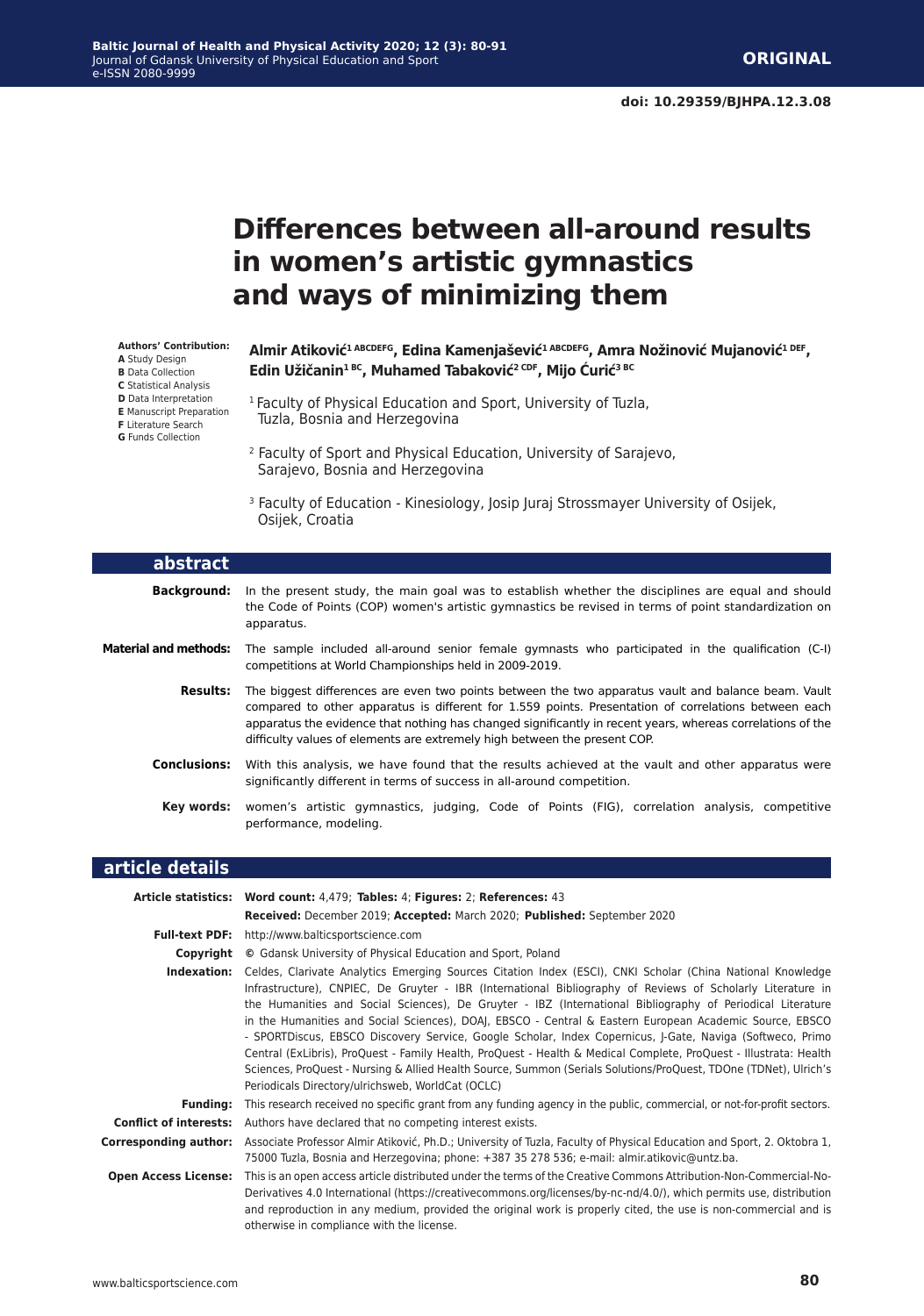## **introduction**

In the program of the first Olympic Games (OG), artistic gymnastics was presented for the first time in 1896 in Greece (Athens), and in 1903 at the World Championship (WCh) in Belgium (Antwerp), while at the European Championship (ECh) it was presented for the first time in 1955, in Germany (Frankfurt). Women's artistic gymnastics (WAG) first appeared at the OG in 1928 in the Netherlands (Amsterdam), at the WCh it appeared in 1934 in Hungary (Budapest), and at the ECh in 1957 in Greece (Athens) [1]. Before 1996, competitions in gymnastics were different from now. On the first day of competition, in qualifications, gymnasts performed compulsory exercises, stipulated by the Fédération Internationale de Gymnastique (FIG). While on the second day, they performed free exercises. For the final result, points for both performances of gymnasts were taken into consideration.

Reasons given for eliminating the compulsory exercises include not being interesting for television or the general public viewing, the scoring, especially with 'new life', simplified following the competition results, making it more attractive to the public. Also, the competition was shortened which was less taxing for the gymnasts [1].

As the sport of gymnastics developed more, the Code of Points (COP) in this sport improved. At that time, the evaluation of the presented composition was made on the basis of insufficiently defined instructions from technical regulations (FIG), possible arrangement and alignment of the judges' criteria before the competition and, to the fullest extent, on the basis of judges' personal attitude and experience [2]. First official (COP) FIG was issued in 1948, printed on twelve pages. Before 1948, only general data from the technical ordinance was used. In 1964, a lot of experience gained in previous years led to the creation of new COP, which contained elements (A, B and C), combinations and other general provisions.

Today, for the assessment of artistic gymnastics, the international competitive COP for assessment of men's and women's artistic gymnastics is in effect, which are improved and published after the OG finish. The female competition COP for the evaluation of the technical commission is composed by Women's Technical Committee, FIG. After the OG in 2004, the FIG made big changes to the COP. One of these changes was the implementation of a new philosophy of an open scoring system, prepared by Fink and Fetzer [3], which had previously been introduced at the FIG symposium in Lugano in 1993.

The biggest changes happened in 2006, when the assessment of composition ceased to be limited to ten points, as the highest possible point. Since 2006, the point is divided into D and E parts. Independent members of the D & E jury are on all apparatus: D jury evaluates difficulty value, special require¬ments and bonus points starting from 0.00 points to more, and E jury evaluates the performance of an exercise (technique of execution, body posture, and balance) and provides deductions for the performance from ten points to lower. D jury determines the initial value of an exercise, and the E jury registers performance errors due to technical performance, body posture and balance of exercise performance so that those two grades would at the end sum up to the final score.

The basis of all competitions in women's artistic gymnastics is the all-around event. Artistic gymnastics is a typical multidisciplinary sport with four disciplines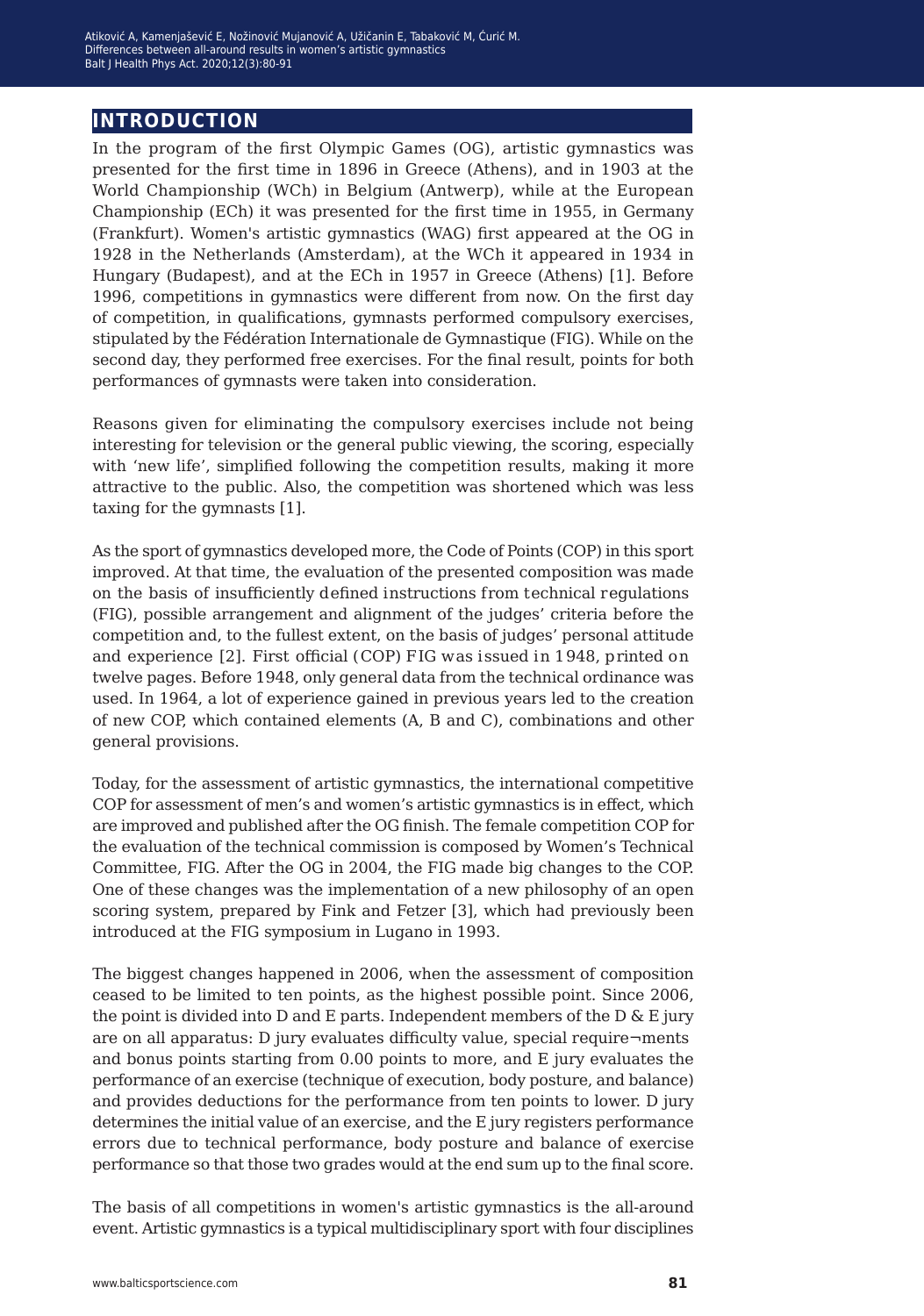The basis of all competitions in women's artistic gymnastics is the all-around event. Artistic gymnastics is a typical multidisciplinary sport with four disciplines in the women's category: Vault (VT), Uneven Bars (UB), Balance Beam (BB) and Floor Exercise (FX). Women perform at the competition the maximum 8 highest difficulty value (DV) including the dismount are counted on UB, BB and FX. Currently, in the OG or WCh competition, the meeting is divided into several sessions that are held on different days: qualification (C-I), all-around finals (C-II), team finals (C-III) and event finals (C-IV). COP for the evaluation of artistic gymnastics includes nine levels of difficulty. The initial degree of difficulty is at level  $A=0.10$  points, and the next levels are B=0.20 pts., C=0.30 pts., D=0.40 pts., E=0.50 pts., F=0.60 pts., G=0.70 pts.,  $H=0.80$  pts. and I=0.90 pts. [4]. The final one represents the greatest degree of severity. The primary purpose of the WAG COP (FIG, 2017) is to "provide an objective means of evaluating gymnastics exercises at all levels of FIG official competitions, assure the identification of the best gymnast in any competition" [4].

In artistic gymnastics, the emphasis is on the aesthetic component, which must be performed in accordance with the conventionally defined movement structure. Although the methods of evaluation in individual sports differ from one another (either by the number of judges, the criteria set or how the final result is calculated), for individual sports such as figure skating, diving, synchronized swimming, gymnastics (acrobatics, aerobics, rhythmics, trampoline, artistics), dressage (gp & gp special and gp freestyle), ski jumping, freestyle snowboard (snowboard-halfpipe and slopestyle), dance, aerials, etc., it is characteristic that judges evaluate the quality of competitive effects on the basis of the displayed compositions or jumps [5].

The specificity of the gymnastics competition is that the result is not expressed by physical units (meter, kilogram or second), but the technique of performing exercises is evaluated strictly and subjectively on the basis of the determined difficulty value of the individual elements and composition of the exercise as a whole on the basis of the gymnastics COP. Artistic gymnastics is a sport with a primary requirement of adopting the technique of the most varied specific exercises. This means that learning new, more complex and demanding elements is an everyday principle of the training process [6]. Several aspects of judging performance were already described in the past at various competitions and several proposals for further improvements in this field were made [7-20].

The main objective of the study was to determine whether the disciplines in women's all-around event are equal in the function of the maximum manifestation of the all-around event potential [4].

## **material and methods**

#### **participants**

The number of competitors in the qualification round (C-I) differed in various years. The sample included all-around senior female gymnasts who participated in the qualification (C-I) competitions at WCh held in: 2009 London (GBR), n=79; 2010 Rotterdam (NED), n=140; 2011 Tokyo (JPN), n=154; 2013 Antwerp (BEL), n=80; 2014 Nanning (CHN), n=154; 2015 Glasgow (GBR), n=190; 2017 Montreal (CAN), n=74; 2018 Doha (QAT), n=143 and 2019 Stuttgart (GER), n=173.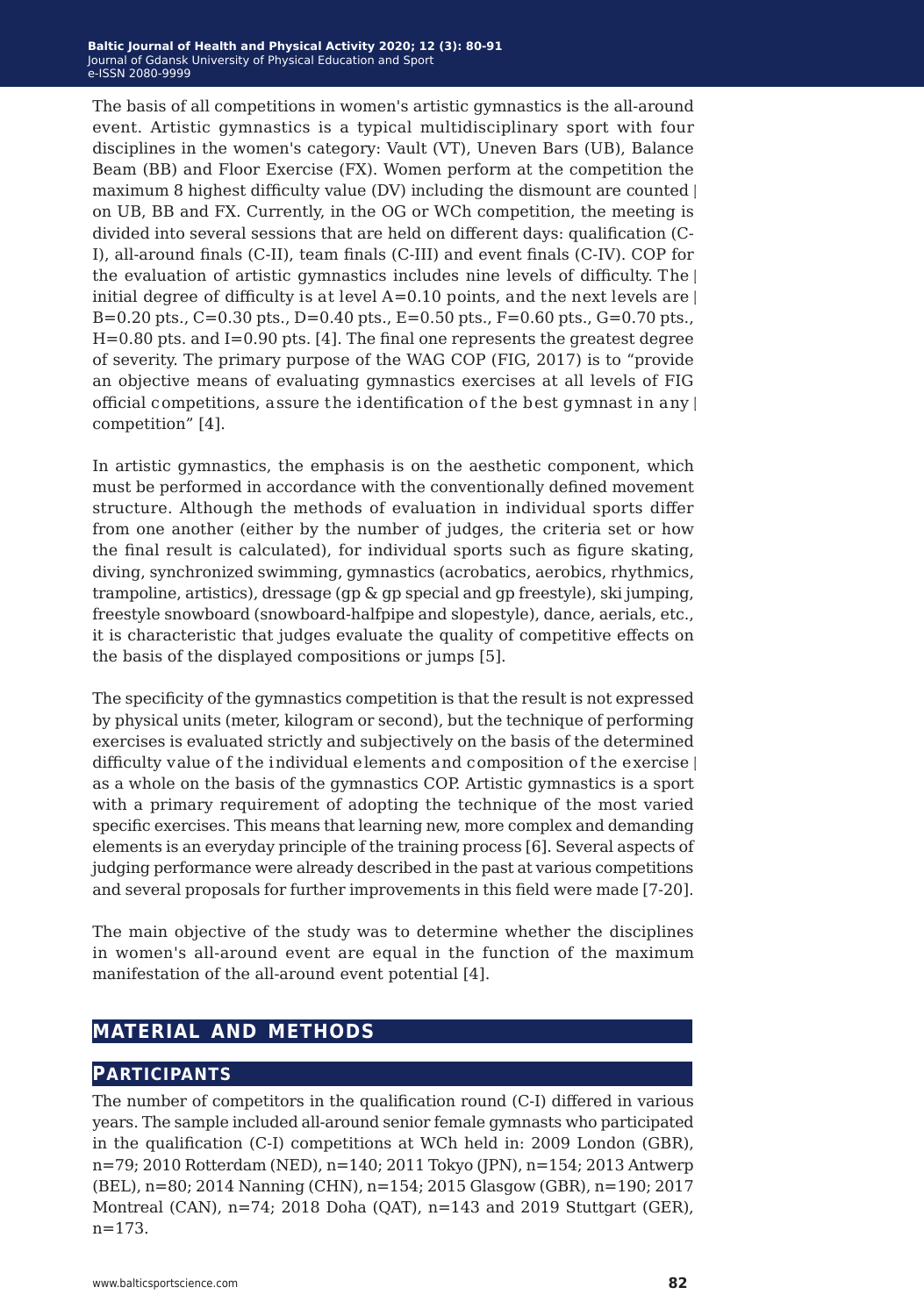#### **variables**

We have made analysis of the chronological age trend from the official book results of the Fédération Internationale de Gymnastique (FIG) of all-around female participants in WAG for the period of 2009 to 2019. All data for this study was obtained from the website: [https://www.longinestiming.com/ gymnastics]. We made variables of judges' E score, D score and FS final score (D + E score) from 4 apparatus: Vault (VT), Uneven Bars (UB), Balance Beam (BB) and Floor Exercise (FX).

#### **data processing methods**

For the statistical analysis, we used the Statistical Package for the Social Sciences – Version 17.0 (SPSS 23.0, Chicago, USA) and Microsoft Office Excel 2013. Descriptive statistics were calculated using the mean values (M) as a measure of central tendency, standard deviation (SD) as a measure of dispersion, and minimum (Min) and maximum (Max) as measures of data range. Five percent level of significance  $(p \lt 0.05)$  was considered for all statistic parameters except Pearson correlation, which was (*p* < 0.01). Pearson correlation was performed to analyze the association between the degree of the difficulty of elements in the gymnasts' routines comparing the same elements in two different cycles of judging (FIG, 2017–2013, 2017–2009, 2013–2009). With this Pearson correlation, we will see if there was a change in the difficulty value of the all elements. By Pearson correlation, we try to compare the allaround final score of gymnasts, and by the chronological age, we will try to determine whether, with increasing age, the result can follow the progress of the gymnasts' development. We used Paired Sample T-Test, to determine whether there were significant differences between the apparatus, and how much the difference is expressed in points. This analysis focused on the final WAG all-around results value of the each apparatus performed by gymnasts in a total of 1,187 competition routines in the World Championships from 2009 to 2019. To calculate the chronological age, the following formulas from the Microsoft Office Excel 2013 package were used.

For the total number of days of one's age since the date of birth until the first day of the competition qualifications:

Calculation formula =  $\text{DATE}(A1; B1; "d")$  (1)

For the total number of years of one's age since the date of birth until the first day of the competition qualifications:

Calculation formula = DATEDIF (days x  $0.0027397260273973$  years) (2)

#### **results**

In the correlations matrix (Table 1), variables from the WAG COP (FIG, 2009; 2013, 2017) effected a statistically significant correlation with all variables. The vault apparatus (VT) had the highest values of multiple correlation: VT2017- VT2013 (*r2*: 0.968, *p* < 0.01), VT2013-VT2009 (*r2*: 0.996, *p* < 0.01) and VT2019- VT2019 ( $r^2$ : 0.953,  $p < 0.01$ ). The lowest values of multiple correlations ( $r^2$ ) concerned the balance beam (BB) apparatus: BB2019-BB2013  $(r^2: 0.899, p \le$ 0.01), BB2013-BB2009 (*r2*: 0.925, *p* < 0.01) and BB2019-BB2009 (*r2*: 0.876,  $p < 0.01$ ).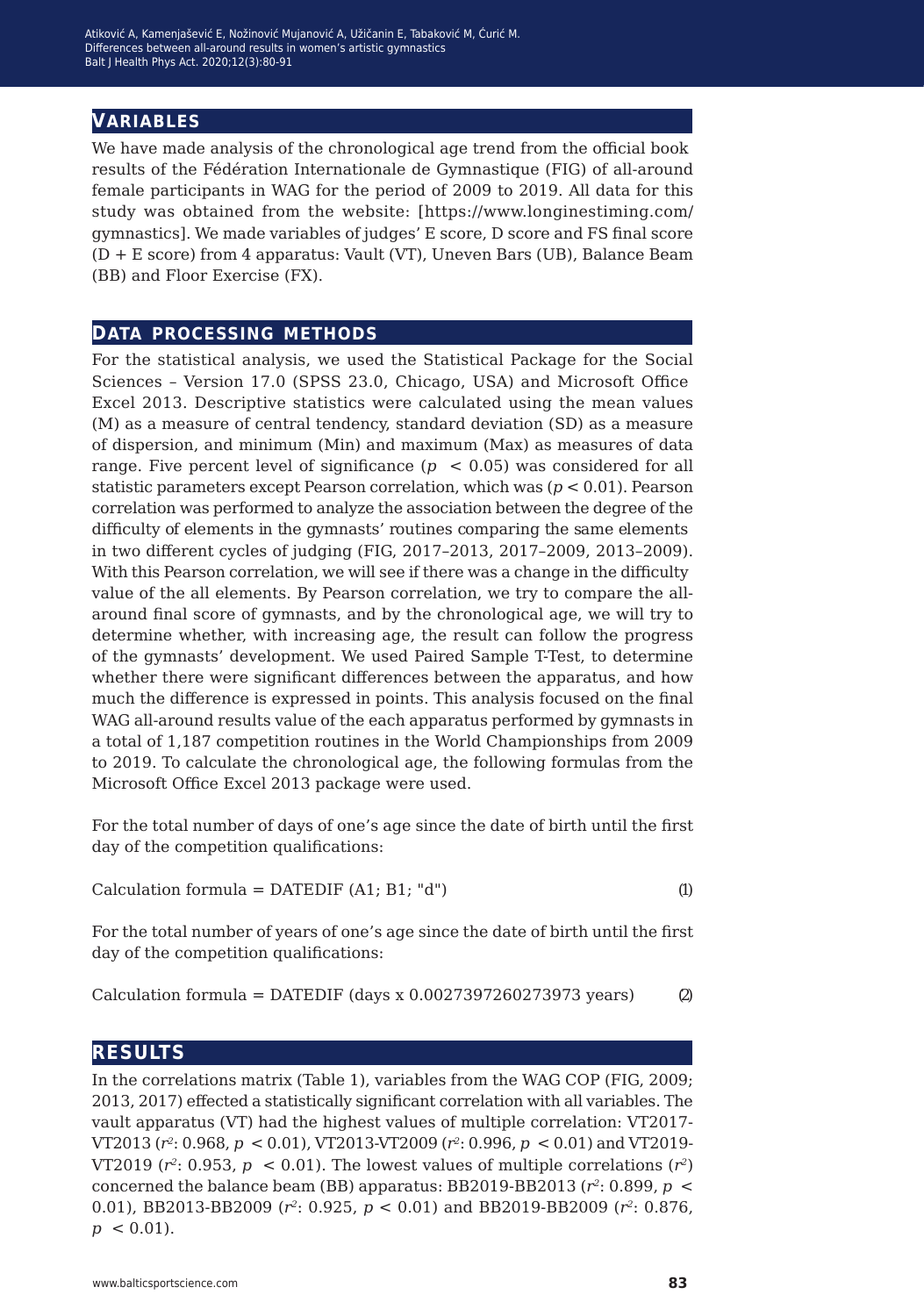Table 1. Comparison between 3 Olympic cycles and Pearson's correlation coefficient between all  $\Box$ elements in Code of Points (FIG) from 2009 to 2017 for Women's Artistic Gymnastics.

| Apparatus           | Correlations   | 2017-2013 | 2013-2009 | 2017-2009 |
|---------------------|----------------|-----------|-----------|-----------|
|                     |                | 0.984     | 0.996     | 0.976     |
| Vault (VT)          | r <sup>2</sup> | 0.968     | 0.996     | 0.953     |
|                     |                | 0.986     | 0.984     | 0.973     |
| Uneven Bars (UB)    | r <sup>2</sup> | 0.973     | 0.968     | 0.946     |
|                     |                | 0.948     | 0.962     | 0.936     |
| Balance Beam (BB)   | r <sup>2</sup> | 0.899     | 0.925     | 0.876     |
|                     |                | 0.980     | 0.969     | 0.949     |
| Floor Exercise (FX) | r <sup>2</sup> | 0.962     | 0.939     | 0.901     |

Note: Correlation is significant at the 0.01 level (2-tailed).

In view of all the results (Table 2), the results of VT in all competitions have significantly higher value of the final score compared to other apparatus in all competitions. Value rating ranges from VT2018 – 13.080 points to VT2014 – 13.755 points. The lowest values left the female competitors at UB 2009–2011, 2014–2015 and 2019, BB 2013, 2017–2019.

Table 2. Mean values of final score on each apparatus

| Apparatus |     | Vault       | <b>Uneven Bars</b> | Balance Beam | Floor Exercise |
|-----------|-----|-------------|--------------------|--------------|----------------|
| Year      | N   | Final score | Final score        | Final score  | Final score    |
| 2009      | 79  | 13.286      | 11.949             | 12.279       | 12.343         |
| 2010      | 140 | 13.505      | 11.930             | 12.441       | 12.808         |
| 2011      | 154 | 13.434      | 11.868             | 12.527       | 12.495         |
| 2013      | 80  | 13.706      | 12.320             | 12.224       | 12.413         |
| 2014      | 154 | 13.755      | 11.995             | 12.365       | 12.430         |
| 2015      | 190 | 13.724      | 11.641             | 12.014       | 12.595         |
| 2017      | 74  | 13.246      | 12.088             | 11.084       | 11.987         |
| 2018      | 143 | 13.080      | 11.602             | 11.392       | 12.050         |
| 2019      | 173 | 13.387      | 11.799             | 11.218       | 12.019         |

Note:  $N =$  sample size.

Analyzing the results in arithmetical environments of all variables, the highest values were recorded at WCh 2019 – 20.18 years of age, and the lowest at WCh 2009 – 18.30 years of age. According to the results presented in (Table 3), female participants got older from WCh 2009 to WCh 2019 by 1.88 years (Fig. 1). A significant difference in age between 2009 and 2019 was found (t243.845  $= 4.766$ ,  $p < .001$ ). There is a statistically significant correlation between the years of chronological age and the result of all-around competitions in the following years WCh 2014 (*r*: 0.041, *p* < 0.05), WCh 2015 (*r*: 0.033, *p* < 0.05). Figure 2 shows the box-plots for women's all-around qualifications final score from 2009 to 2019. It is evident that the trend of increasing the score happens gradually after the end of the Olympic Games.

The series of *t*-tests (Table 4) shows that the finals scores on the VT are significantly higher than on all other apparatus. All pairs and differences between vault and other disciplines are significant. The difference between the VT final score – BB final score is: 2019 – 2.168 points, 2018 – 1.687 pts., 2017 – 2.161 pts. In the past cycles, COP from 2009 to 2012 and COP from 2013 to 2016, the biggest differences were found between VT final score and UB final score.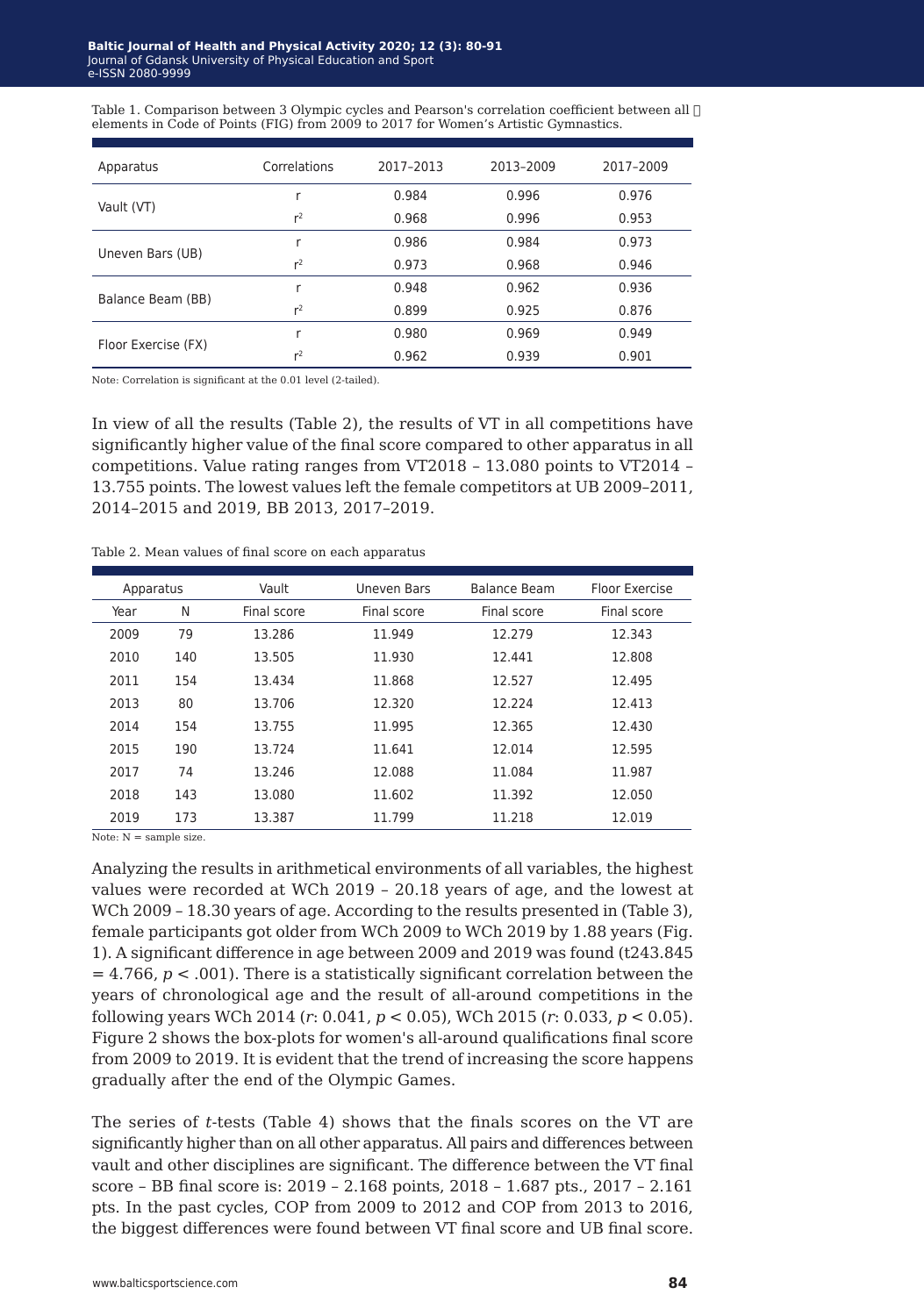Table 3. Pearson correlation coefficient between average age and women's all-around qualification final score

| Year | N   | Average<br>age | Min    | Max    | M      | <b>SD</b> | Correlation<br>coefficient | Sig.    |
|------|-----|----------------|--------|--------|--------|-----------|----------------------------|---------|
| 2009 | 79  | 18.30          | 36.350 | 57.400 | 49.858 | 4.708     | $-136$                     | .231    |
| 2010 | 140 | 18.33          | 42.165 | 60.666 | 50.686 | 4.025     | .152                       | .073    |
| 2011 | 154 | 18.98          | 40.341 | 60.157 | 50.324 | 4.318     | .006                       | .939    |
| 2013 | 80  | 19.04          | 42.099 | 60.133 | 50.664 | 4.266     | $-.042$                    | .710    |
| 2014 | 154 | 19.43          | 40.365 | 59.599 | 50.546 | 3.842     | .165                       | $.041*$ |
| 2015 | 190 | 19.67          | 33.899 | 61.598 | 49.976 | 4.683     | .155                       | $.033*$ |
| 2017 | 74  | 19.40          | 33.431 | 55.933 | 48.406 | 4.398     | .005                       | .964    |
| 2018 | 143 | 19.78          | 38.565 | 60.965 | 48.125 | 3.956     | .088                       | .293    |
| 2019 | 173 | 20.18          | 36.599 | 59.432 | 48.470 | 4.111     | .070                       | .359    |

Note: \*Correlation is significant at the 0.05 level (2-tailed).



Fig. 1. Average age in women's all-around qualifications, second-order polynomial-regression equations, 2009–2019



Fig. 2. Boxplot of women's all-around qualifications final score. Data are presented as mean  $\pm$  95% confidence interval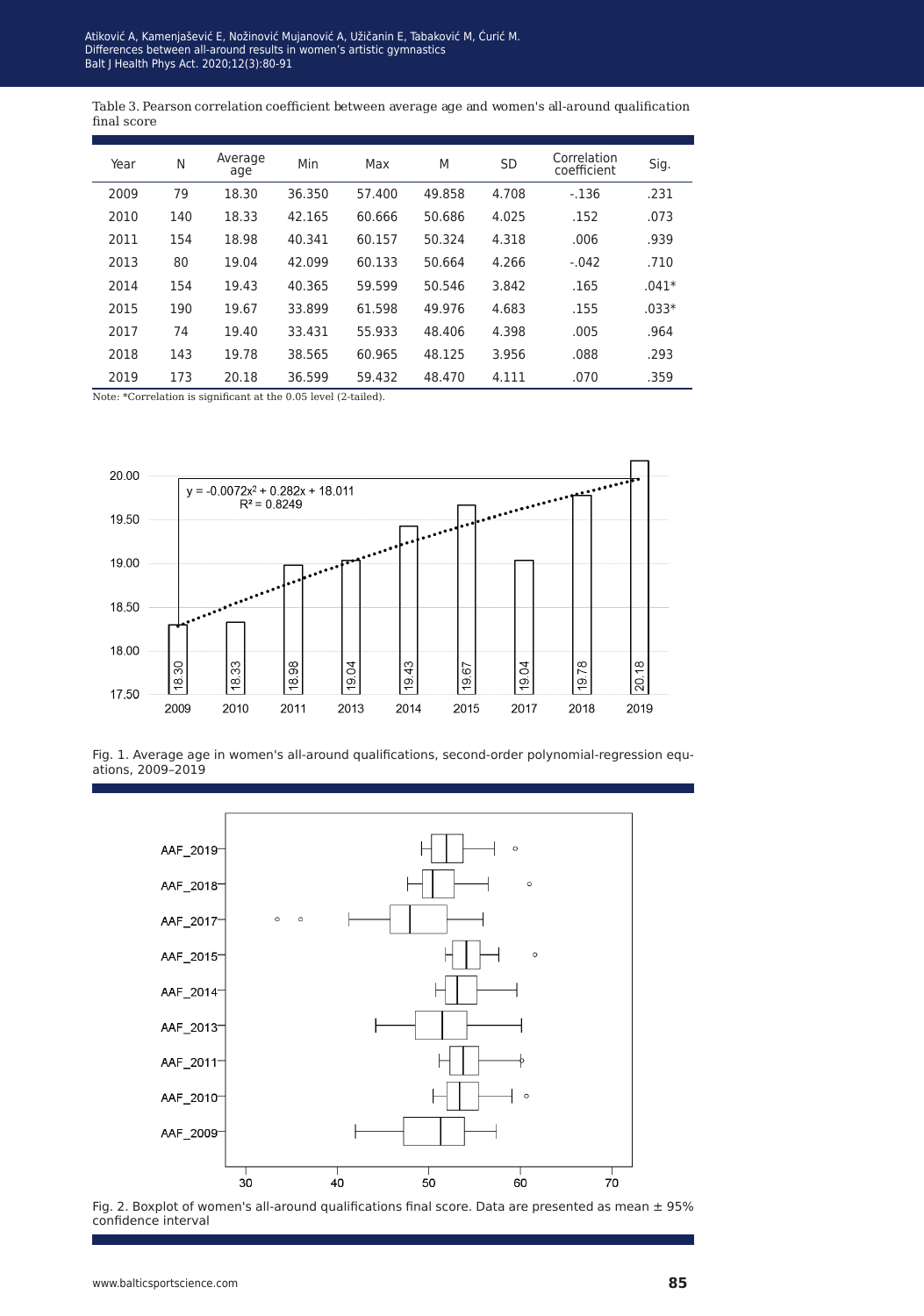#### Baltic Journal of Health and Physical Activity 2020; 12 (3): 80-91

Blood K+ concentration balance after prolonged submaximal exercise... Journal of Gdansk University of Physical Education and Sport , 234-2080-9999<br>e-ISSN 2080-9999

Table 4. The differences between final scores on different apparatus

|        | Pair combinations<br>apparatus          | 2009     | 2010     | 2011     | 2013     | 2014     | 2015     | 2017     | 2018     | 2019     |
|--------|-----------------------------------------|----------|----------|----------|----------|----------|----------|----------|----------|----------|
| Pair 1 | VTfinal score -<br><b>UBfinal score</b> | $1.337*$ | $1.575*$ | $1.565*$ | 1.386    | 1.759*   | $2.082*$ | 1.157    | 1.478    | 1.587    |
| Pair 2 | VTfinal score -<br><b>BBfinal score</b> | 1.006    | 1.063    | .906     | 1.481*   | 1.389    | 1.710    | $2.161*$ | 1.687*   | $2.168*$ |
| Pair 3 | VTfinal score -<br><b>FXfinal score</b> | .942     | .696     | .938     | 1.292    | 1.324    | 1.128    | 1.258    | 1.029    | 1.368    |
| Pair 4 | UBfinal score -<br><b>BBfinal score</b> | .330     | .511     | .658     | $.095**$ | .370     | .372     | 1.004    | $.209**$ | .581     |
| Pair 5 | UBfinal score -<br><b>FXfinal score</b> | .394     | .878     | .627     | $.093**$ | .434     | .954     | $.101**$ | .448     | .219     |
| Pair 6 | BBfinal score -<br><b>FXfinal score</b> | $.063**$ | .366     | .031     | .189**   | $.064**$ | .581     | .903     | .657     | .800     |

Note: Vault (VT), Uneven Bars (UB), Balance Beam (BB), Floor Exercise (FX).

\* Highest difference (points) with statistical significance at the level 0.05 level (2-tailed).

\*\* There is no statistical significance at the level 0.05 level (2-tailed).

#### **discussion**

Authors [7] show relatively similar results of correlations between COP in MAG. There is an enormous distinction between a COP from 1964 to 2009 year wherever the correlations were less than 47 percent. However, considering the fact that there is a high correlation between the scores of different vault COP's from 1964 to 2009 (correlations between COPs (FIG) are: 1) 1971– 1964: *r2*=0.95; 2) 1978–1971: *r2*=0.89; 3) 1985–1978: *r2*=0.76; 4) 1989–1985: *r2*=0.76; 5) 1997–1993: *r2*=0.79; 6) 2001–1997: *r2*=0.87; 7) 2006–2001: *r2*=0.98; 8) 2009–2006:  $r^2=1$ . The overview of changes and correlations between the difficulty score illustrates that there were no significant changes in the past years where correlations between the difficulty score following rules that have been applied up to now were rather high.

If we compare the competitors' age at the WAG by years, we can conclude the increased complexity of COP in terms of DV and an increased number of deductions need longer competitive experience to be successful in the gymnastics community [21, 22]. This means that learning new, more complex and more demanding elements is a daily principle of the training process which increases the length of training [21]. Raising the age of a sports career in gymnastics also depends on other factors: general rules, physiological reasons, protecting children from harmful exposure, time training, early growth, growth of body segments, pubertal growth and maturation, sex characteristics, menarche, nutritional status, gymnastics training environment, familial factors, etc. [21]. For example, gymnast Simone Biles from (USA) is an amazing gymnast who continues to develop and challenge the norms of WAG with creative and technical ability and skill. At WCh 2019 in Stuttgart Biles successfully performed a new element on the Floor Exercise (FX), a triple double, which was given a J value. It is worth one point. Previously, the highest element value was I (9/10th of a point). Many athletes made their best results just in the years before the end of their sports careers. Nowadays, professional athletes are expected to leave sports after a certain age, but sometimes the reasons can be fooled. Namely, the average years of age have changed in the last 15 years [21]. The male gymnasts from 2003 to 2016 were on older by 2.3 years and female gymnasts by 3.3 years. "Sports like gymnastics should not be there for kids," said FIG ex-president Grandi. "Gymnasts should only be allowed to compete on the international stage when they are physically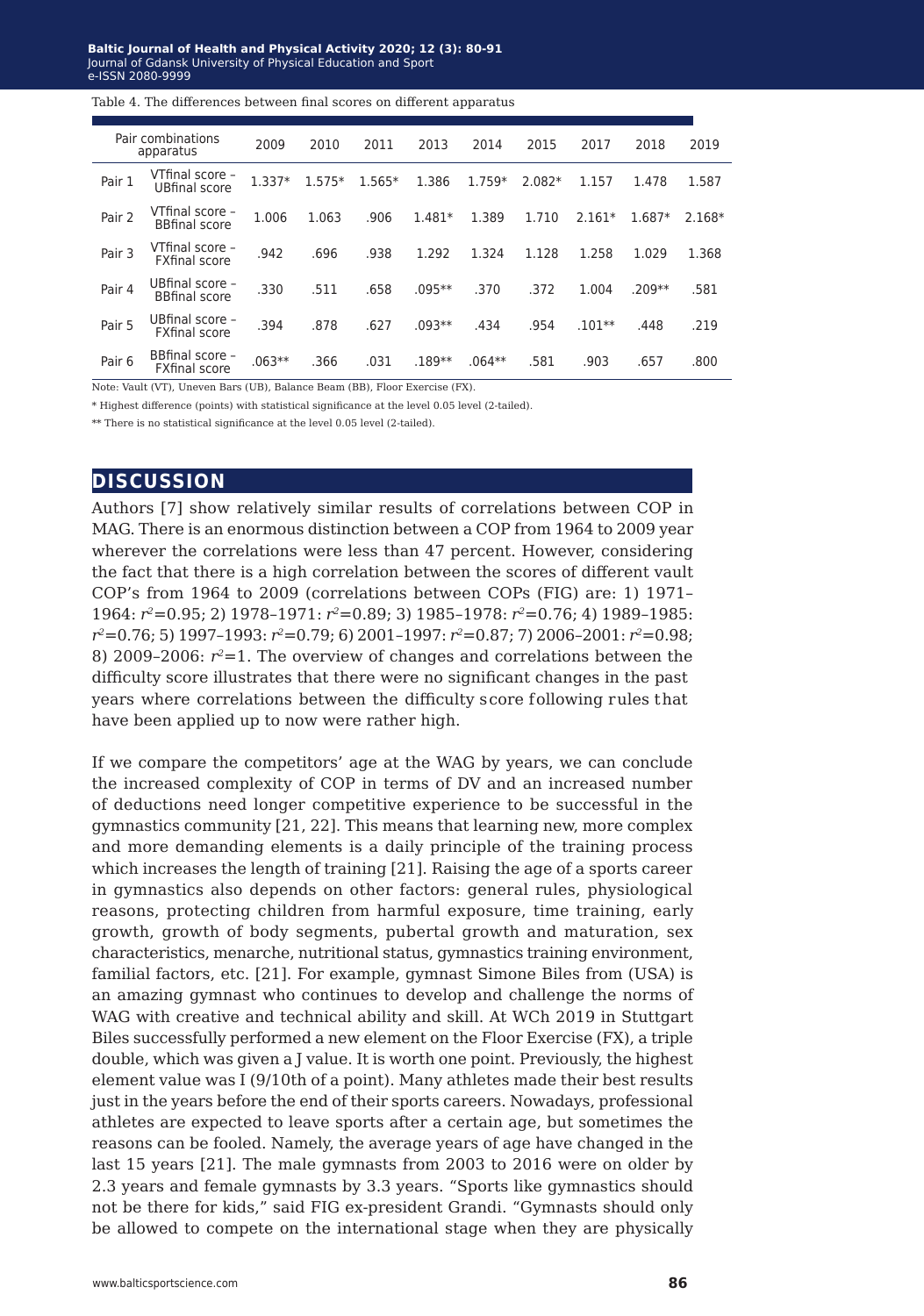and mentally mature". Atiković (2020) in his results showed that the top female gymnasts' chronological age increased by 4.02 years [OG1996, (n=105, M=16.77, SD=2.02); OG2000, (n=97, M=17.65, SD=2.10); OG2004, (n=98, M=18.73, SD=2.85); OG2008 (n=97, M=19.01, SD=3.03); OG2012, (n=96, M=20.43, SD=3.65); OG2016, (n=98, M=20.79, SD=4.36) [23]. In the forthcoming time, we do expect (with apparatus specialization) that age will rise.

Unlike other apparatus, the gymnastic all-around event VT has a completely different philosophy of grading. On the VT, gymnasts are allowed to perform only one element or one jump as opposed to other apparatus where the number of elements is significantly higher. On other apparatus, the gymnast should have in its composition 8 elements from different groups [4]. The VT itself was pre-announced to the judges' commission so that the commission and the audience already know in advance what the gymnast should perform in each of the vaulting phases. One harmless error during one of the vaulting phases on the VT can make the gymnast not take the announced jump at all and be approved by the judges. Unlike the VT on other apparatus of gymnastics all-around event, the competitor can also allow herself a mistake in one of the elements unlike the vault. Difficulty value and bonus points are already predetermined in the jump and presented at the level of rotation around the vertical and frontal axis. Unlike the vault on other apparatus, gymnasts have the opportunity to achieve bonus points for connections between certain elements. During training, time spent on VT is not the same as on the other apparatus in men's artistic gymnastics [24]. In the past, it was expected that the least amount of training time was spent on the VT, and the most amount of time was spent on the pommel horse (PH). Training times on other apparatus were similar (the gymnasts' preferences, abilities, and individual characteristics are also important in determining training time spent on each apparatus) [24].

Interesting research on the use of information communication technology for sporting purposes and their implementation in practice are presented in this article. Authors [25] have made the program execution jury "Judging Real-Time System – RTJS" at the Australian Institute for Sport. The program has improved the objectivity of evaluation by jury E. Execution deductions are entered throughout the performance, and they cannot be modified; therefore, judges should deduct quickly and exactly anytime they see a mistake. Similar research under the title "judging in real time" mentioned the biggest problem of evaluation, namely reliability and validity. In his paper, the author mentions that the judges could use modern technology and with that, immediately after the performance, give their deductions so that a smaller number of judges would stay at rank [26].

According to the results of men's all-around qualifications at OG 2008, authors [27] purpose that the VT is considered to be the most valuable apparatus, and the PH was undervalued among all-around gymnasts. Using the COP, it is very hard to obtain a high D score on the PH, whereas it is easier to obtain a high D score on the VT. Pairwise t-tests showed that D scores between the VT and other apparatus, and between the PH and other apparatus, were significantly different. Equality of disciplines has been tested by other authors [28]. The implications of the difficulty scores were tested on a sample of 49 all-around male gymnasts at the ECh 2009 in relation to their success in all-around competition. Only one group had a chance to win an all-around medal; difficulty scores between all six apparatus were not equal; the highest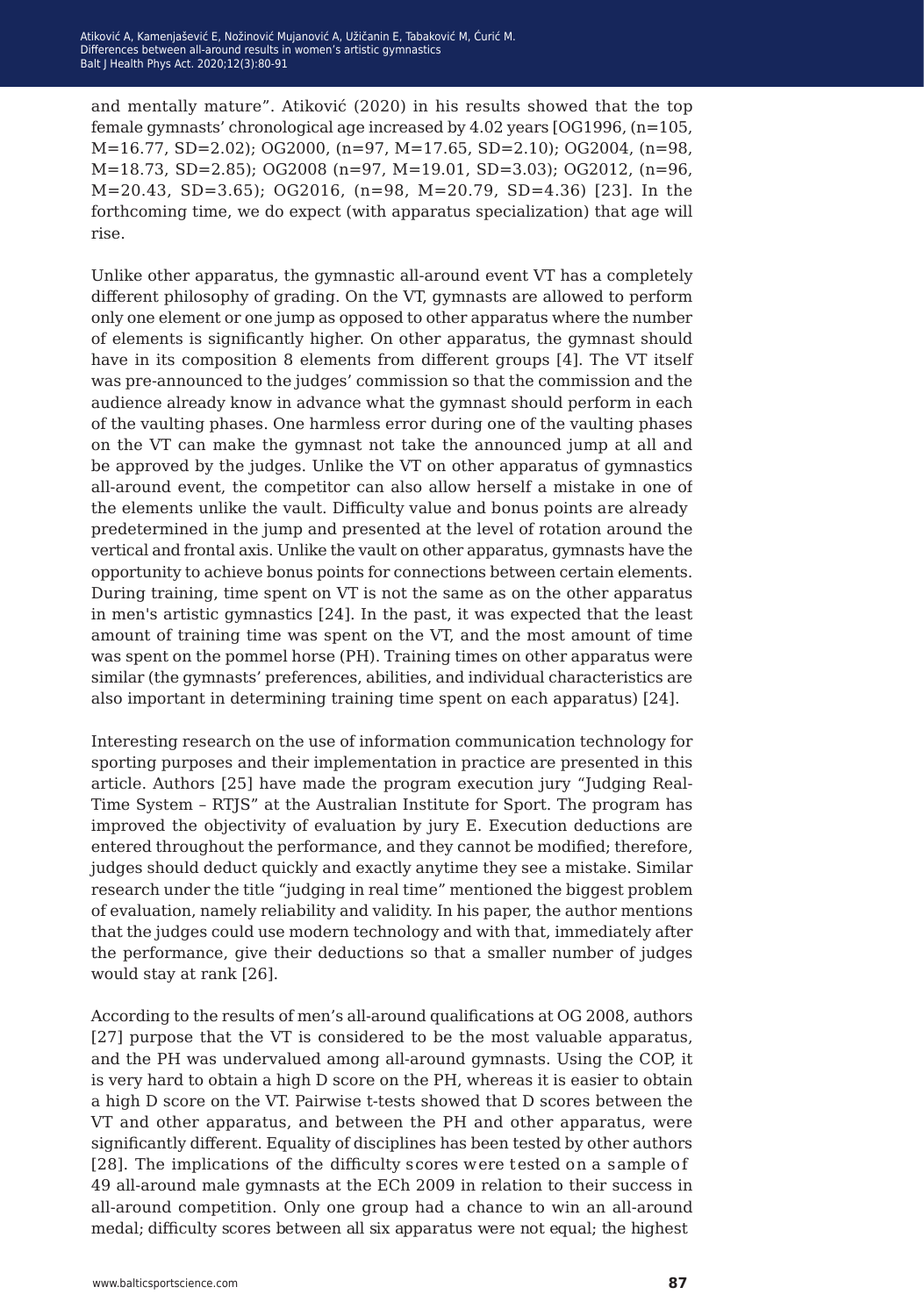prediction of the all-around score was the parallel bars difficulty score. One of the attempts of identifying the most important routine apparatus for success in WAG at WCh was conducted in 2011 [29]. The factors least influenced by the technical standard of competitors were performance scores on UB and BB for women, and those on PH for men. For UB, BB, and PH scores were consistently good predictors of final standing. The results suggest that high scores on these apparatus have a greater influence on overall performance than scores on the other apparatus, regardless of the competitors' standard.

It is possible to conclude that field trials in artistic gymnastics are extremely complex in every way. Most of the papers focused on investigating the metric characteristics of judging. In the present study, they were investigating the reliability and validity of judging at ECh in Berlin 2011. In conclusion, the authors evaluated the quality of judging and found it comparable at the examined gymnastics competitions of different levels. The authors emphasized that further work must be done to analyze the inferior results at VT and FX apparatuses [16-19]. This interesting study [30] dealt with the predictors of success with spectators to serve as a judge and showed interesting results. The reliability of exercise presentation judging is the same as for official judges; ranking is analogous to the official judges and even higher. The analysis has allocated three groups of fans – strict, medium and permissive. With modern technology, e.g. smart mobile phones FIG could perform some experimental judging among fans.

Fujitsu Ltd has developed a judging system that can objectively score a routine based on the angles of a gymnast's joints. The system works by capturing the gymnasts' movements with a 3D laser sensor and analyzing them as numerical data. After 2020, the program is planned to calculate the difficulty value and execution score. This kind of technology will be able to make more objective judgments in artistic gymnastic. Additional sports presentation information will also be available for enhanced viewing by spectators within the arena, through television, or social media [31].

Technology has improved the accuracy, enjoyment, and experiences of both athletes and spectators at sporting events. Some of the key technological advancements that have been observed for athletes and spectators include improved time-tracking systems, clothing, and equipment, goal-line technology, video technology, GPS data tracking, virtual imaging, accuracy and decision systems (hawk-eye), coverage of events around the world via the internet and multiple devices. In athletics: tracking race times and clothing; football: goalline technology (GLT) and video technology (also known as VAR); rugby: data tracking (GPS tracking to collect data and stats on player performance) and video technology (hawk-eye video review technology is used by the television match official (TMO) to improve decision making); swimming: virtual imaging, divecam and swimsuits, tennis: hawk-eye line-calling system, radar guns and tennis racquets; gymnastics: instant replay and control system (IRCOS) and smart ring [25, 27, 32]. IRCOS as a program that will give judges an ability to immediately review routines visually. Judges can analyze a video in the case of a scoring dispute among the judges or a protest filed on behalf of a gymnast. [25, 27]. In competitive men's artistic gymnastics an exercise on still rings is composed of swing, strength and hold positions. All strength and hold positions must be held for a minimum of 2 seconds; otherwise, a deduction for hold time of 0.3 points for each incomplete hold position will be applied in the execution score by the execution jury (E-jury). An innovative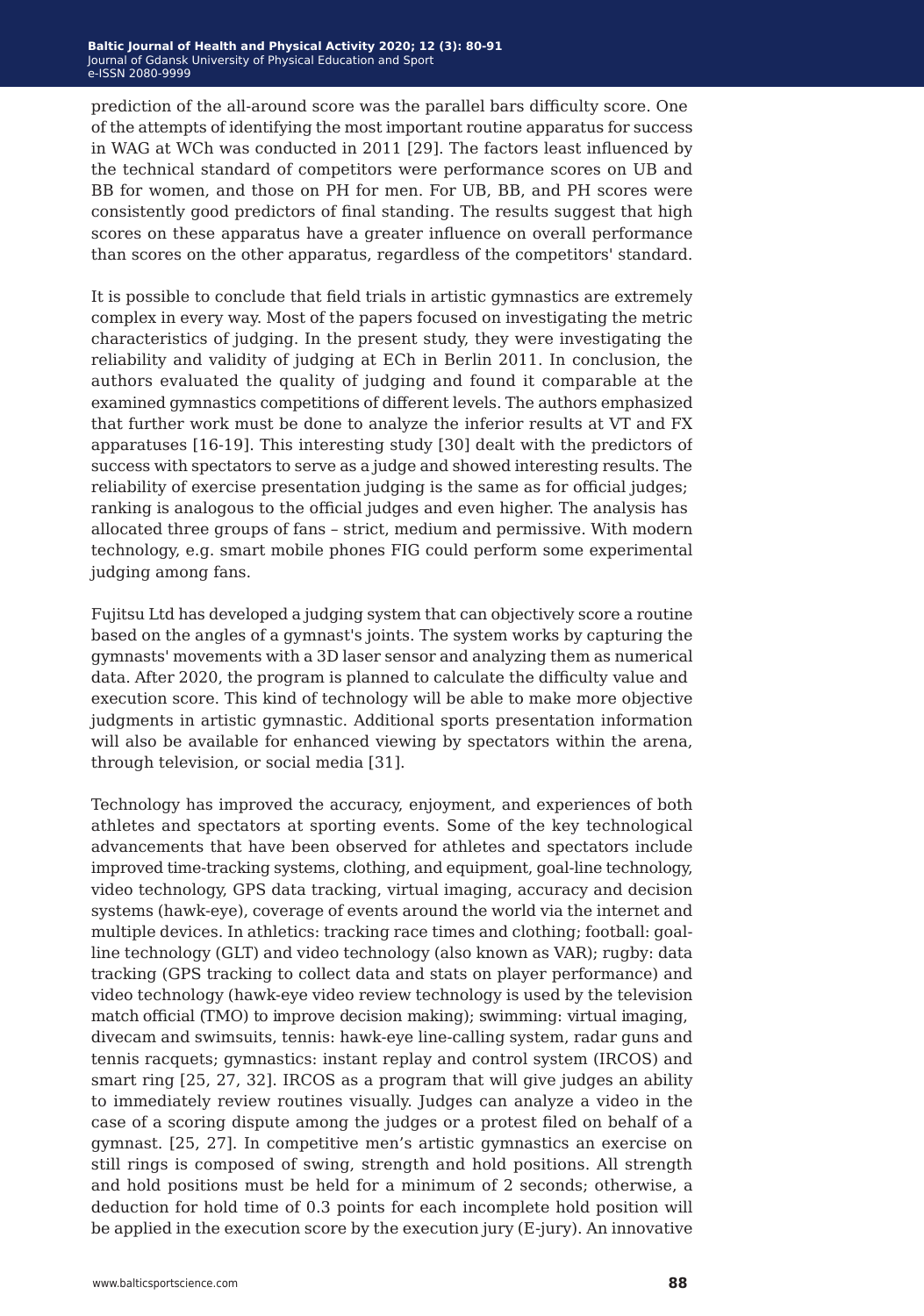measurement system "smart rings" based on the forces that a gymnast has on both rings helps judges evaluate elements [32]. Both systems give vital edges for the review of gymnasts' exercises. It is certain that FIG would have to provide better evaluations in the future whether it is by using new modern technologies or a better value system of the composition.

In the past, authors [33-35] suggested multiplying exercise presentation by D score, but it was never implemented in the official FIG competitions. The ideal or preferred system for final score calculation is a matter of political decisions. From a historical point of view, many different ways of calculating the final score were used to evaluate gymnastics. Authors [36] compared 14 different models for calculating the final scores. Due to the simplicity of the VT (comparing to other disciplines, not stating vault is easy), those who VT well have the possibility of a higher final score of all-around. According to the analysis of the training loads, vault is also a discipline with the lowest amount of time spent [37].

J. Fujihara [38] proved a significant review of previous research. One of the objective ways to determine the start value of the vault is to use biomechanical characteristics of vault [5-7,39-41] try to define which biomechanical parameters explain and define the DV. With this type of research, authors [6,7] have confirmed that the initial points on VT or other apparatus can be more objectively determined by the expert commission of the male and female technical committee of FIG. Unfortunately, the points of the WAG so far have been formed by experience rather than by scientific work and scientific research.

If we analyze the average points of all-around disciplines between 2017 and 2019, we can see that it is 11.687 pts, and that the VT differs from other apparatus by 1.559 pts. This is substantial information for coaches to know that with team performances they can make up for weaker performances on other apparatus and thus increase competitiveness especially in team competitions.

The marks in WAG especially on VT should be equal in the results of all disciplines, but it is not like that at the moment. The results of the conducted research may be a basis for the launch of the initial change of the COP 2020- 2023 in relation to the existing system in WAG. The view of the change and the display of correlation prove that nothing significant has been changing in the past years where the difficulty value rate is remarkably high between the COP within the three cycles. This study has indicated that to achieve top performance in the all-around event, the crucial role is the results reached on the vault (VT).

#### **conclusion**

In the analyzed results presented in this paper, the VT is scored significantly higher than other disciplines all-around the competitions. The biggest differences are even two points between the two apparatus vault (VT) and balance beam (BB). The system for discipline specialists works excellent. However, in all-around the problem still exists. The problem is within equality between disciplines as VT has special rules [4, 42, 43] compared to UB, BB, and FX. Gymnast on VT shows in all-around one vault. Comparing to other disciplines vault is similar to one element from the exercise. In other Olympic sports, e.g. decathlon, they use special tables to give adequate points for each result. Coaches can use the results from this research to plan preparation tactics of gymnasts for all-around, team and apparatus competition.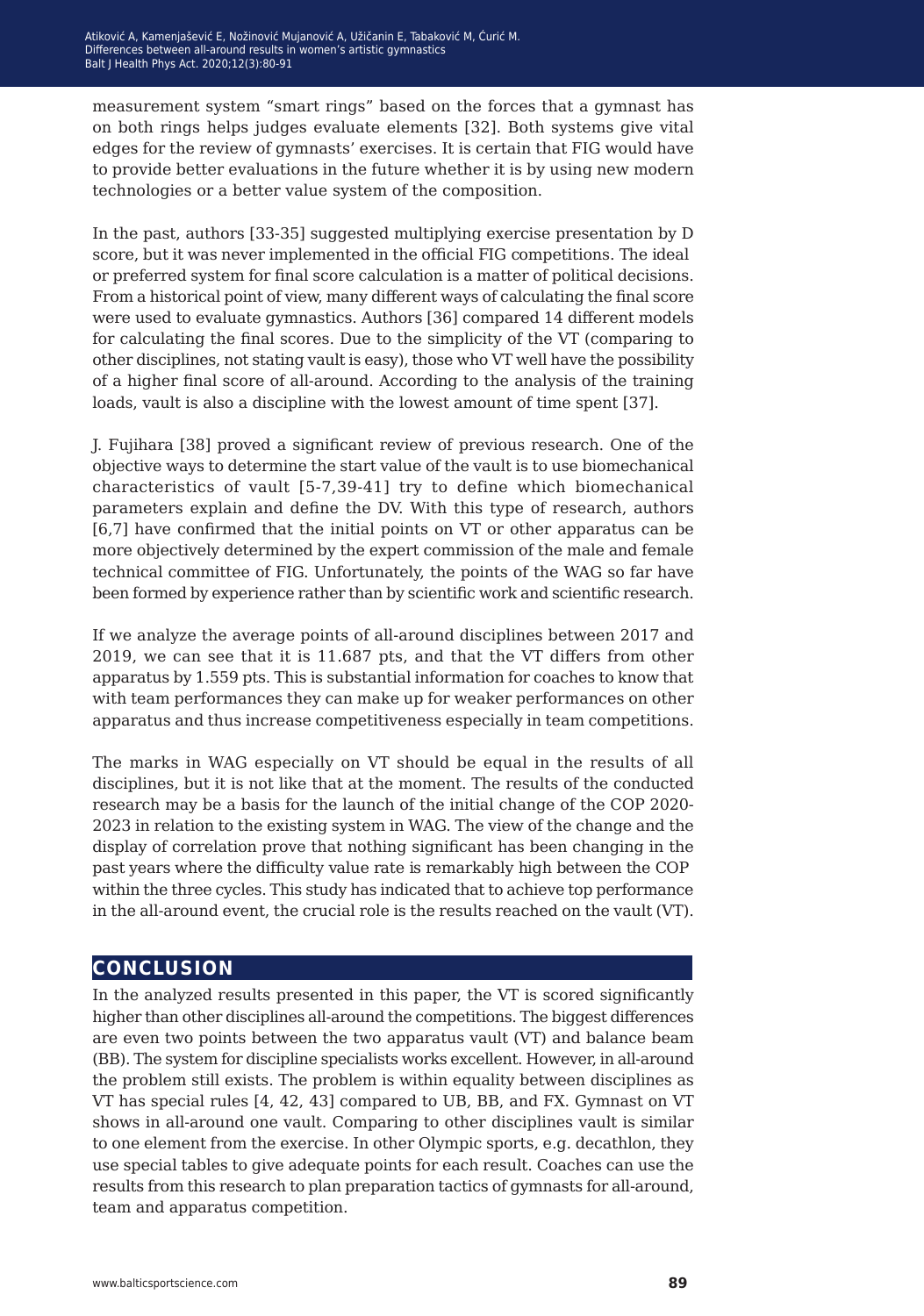### **acknowledgments**

The authors would like to acknowledge for all participation in the data collection.

#### **references**

- [1] Grossfeld A. Changes during the 110 years of the world artistic gymnastics championships. Sci Gymnastics J. 2014;6(2):5-27.
- [2] Bučar PM. Primerjalna analiza tekmovalnih pravil v moški in ženski športni gimnastiki [Comparative analysis of Men's and Women's Code of points]. Diplomsko delo [Unpublished diploma thesis]. Faculty of Sport. Ljubljana. 1998.
- [3] Fink H, Fetzer J. Proposals of the new Code of Points. International Symposium on Men's Artistic Gymnastics. FIG. Lugano. 1993.
- [4] FIG. Code of Points for Women's Artistic Gymnastics Competitions 2017. Available at: http://www. fig-gymnastics.com/publicdir/rules/files/en\_WAG%20CoP%202017-2020.pdf
- [5] Atiković A. New Regression Models to Evaluate the Relationship between Biomechanics of Gymnastic Vault and Initial Vault Difficulty Values. J Hum Kinet. 2012;35:119-26. https://doi.org/10.2478/ v10078-012-0085-6
- [6] Ferkolj MA. Kinematic analysis of the handspring double salto forward tucked on a new style of vaulting table. Sci Gymnastics J. 2010;2(1):35-48.
- [7] Atiković A, Smajlović N. Relation between vault difficulty values and biomechanical parameters in men's artistic gymnastics. Sci Gymnastics J. 2011;3(3):91–105.
- [8] Ansorge CJ, Scheer JK, Laub J, Howard J. Bias in judging women's gymnastics induced by expectations of within-team order. Res Q. 1978:49(4):399-405. https://doi.org/10.1080/10671315.1978.10615552
- [9] Ansorge CJ, Scheer JK. International bias detected in judging gymnastic competition at the 1984 Olympic games. Res Q Exerc Sport. 1988:59(2):103-7. https://doi.org/10.1080/02701367.1988.106 05486
- [10] Popović R. International bias detected in judging rhythmic gymnastics competition at Sydney-2000 Olympic Games. Facta universitatis-series: Phys Educ Sport. 2000:1:1-13.
- [11] Ste-Marie DM. Expertise in women's gymnastic judging: An observational approach. Percept Motor Skills. 2000:90(2):543-6. https://doi.org/10.2466/pms.2000.90.2.543
- [12] Ste-Marie DM, Valiquette SM, Taylor G. Memory-influenced biases in gymnastic judging occur across different prior processing conditions. Res Q Exerc Sport 2001;72(4):420-6. https://doi.org/10.1080 /02701367.2001.10608979
- [13] Plessner H, Schallies E. Judging the cross on rings: A matter of achieving shape constancy. Appl Cognitive Psych. 2005:19(9):1145-56. https://doi.org/10.1002/acp.1136
- [14] Boen F, van Hoye K, Vanden Auweele Y, Feys J, Smits T. Open feedback in gymnastic judging causes conformity bias based on informational influencing. J. Sports Sci. 2008;26(6):621-8. https://doi. org/10.1080/02640410701670393
- [15] Dallas G, Kirialanis P. Judges' evaluation of routines in men's artistic gymnastics. Sci Gymnastics J. 2010;2(2):49-58.
- [16] Leskošek B, Čuk I, Karácsony I, Pajek J, Bučar M. Reliability and validity of judging in men's artistic gymnastics at the 2009 University Games. Sci Gymnastics J. 2010;2(1):25-34.
- [17] Bučar PM, Forbes W, Pajek J, Leskošek B, Čuk I. Reliability of real time judging system. Sci Gymnastics J. 2011;3(2):47-54.
- [18] Bučar M, Čuk I, Pajek J, Karácsony I, Leskošek B. Reliability and validity of judging in women's artistic gymnastics at University Games 2009. Eur J Sport Sci. 2012;12(3):207-15. https://doi.org/1 0.1080/17461391.2010.551416
- [19] Pajek MB, Čuk I, Pajek J, Kovač M, Leskošek B. Is the quality of judging in women artistic gymnastics equivalent at major competitions of different levels? J Hum Kinet. 2013;37(5):173-81. https://doi. org/10.2478/hukin-2013-0038
- [20] Heiniger S, Mercier H. National Bias of International Gymnastics Judges during the 2013-2016 Olympic Cycle, 2018. Available at: https://arxiv.org/abs/1807.10033
- [21] Atiković A, Delaš KS, Čuk I. Age trends in artistic gymnastic across World Championships and the Olympic Games from 2003 to 2016. Sci Gymnastics J. 2017;9(3):251-63.
- [22] Atiković A, Delaš KS, Čuk I. Change the gymnastics minimum age requirements and the changes that have occurred in major competitions in women's artistic gymnastics. Acta Kinesiol. 2017;11(1):80-8.
- [23] Atiković A. Anthropometric Characteristics of Olympic Female and Male Artistic Gymnasts from 1996 to 2016. Int J Morphol. (Revista Internacional de Morfología). 2020 Aug;38(4). https://doi. org/10.4067/S0717-95022020000400990
- [24] Hadjijev N. Some problems of training young male gymnasts: FIG Symposium during Artistic Gymnastics World Championship. Stuttgart. 1989.
- [25] Bučar PM, Forbes W, Pajek J, Leskošek B, Čuk, I. Reliability of Real Time Judging System (RTJS). Sci Gymnastics J. 2011;3(2):47–54.
- [26] Sands B. Judging in "real time", 2011. Available at: http://gymnasticscoaching.com/ new/2010/11/ bills-sands-judging-in-real-time/